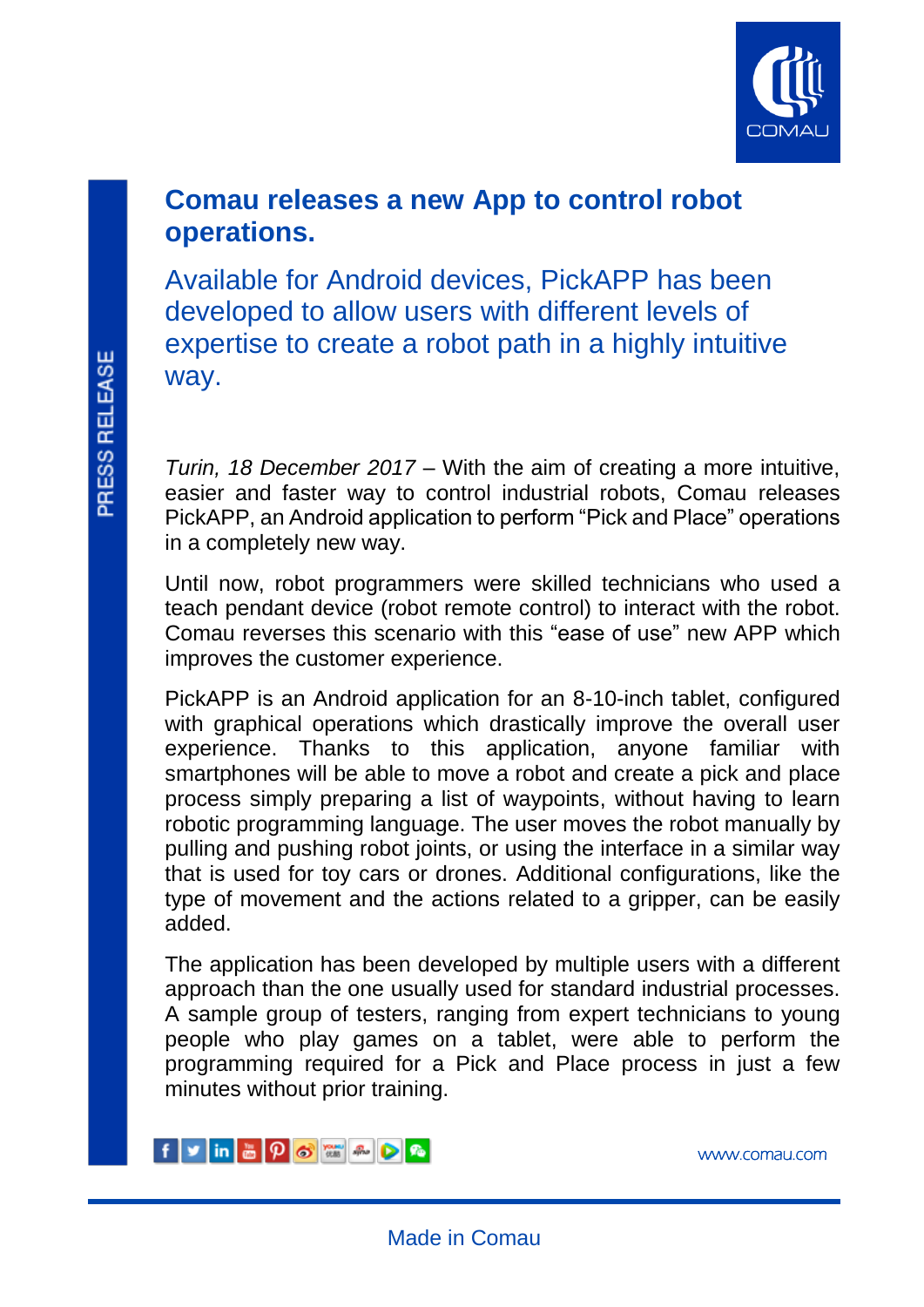

PickAPP is available for Comau low payload robots, such as Rebel-S (SCARA), Racer3 and Racer5 (3 to 5 kilogram payload), and will soon be implemented for the entire Comau robot family.

For further information and to download PickAPP go to:

[http://www.comau.com/EN/our](http://www.comau.com/EN/our-competences/robotics/software/pickapp)[competences/robotics/software/pickapp](http://www.comau.com/EN/our-competences/robotics/software/pickapp)

l



[www.comau.com](http://www.comau.com/EN) 

Made in Comau